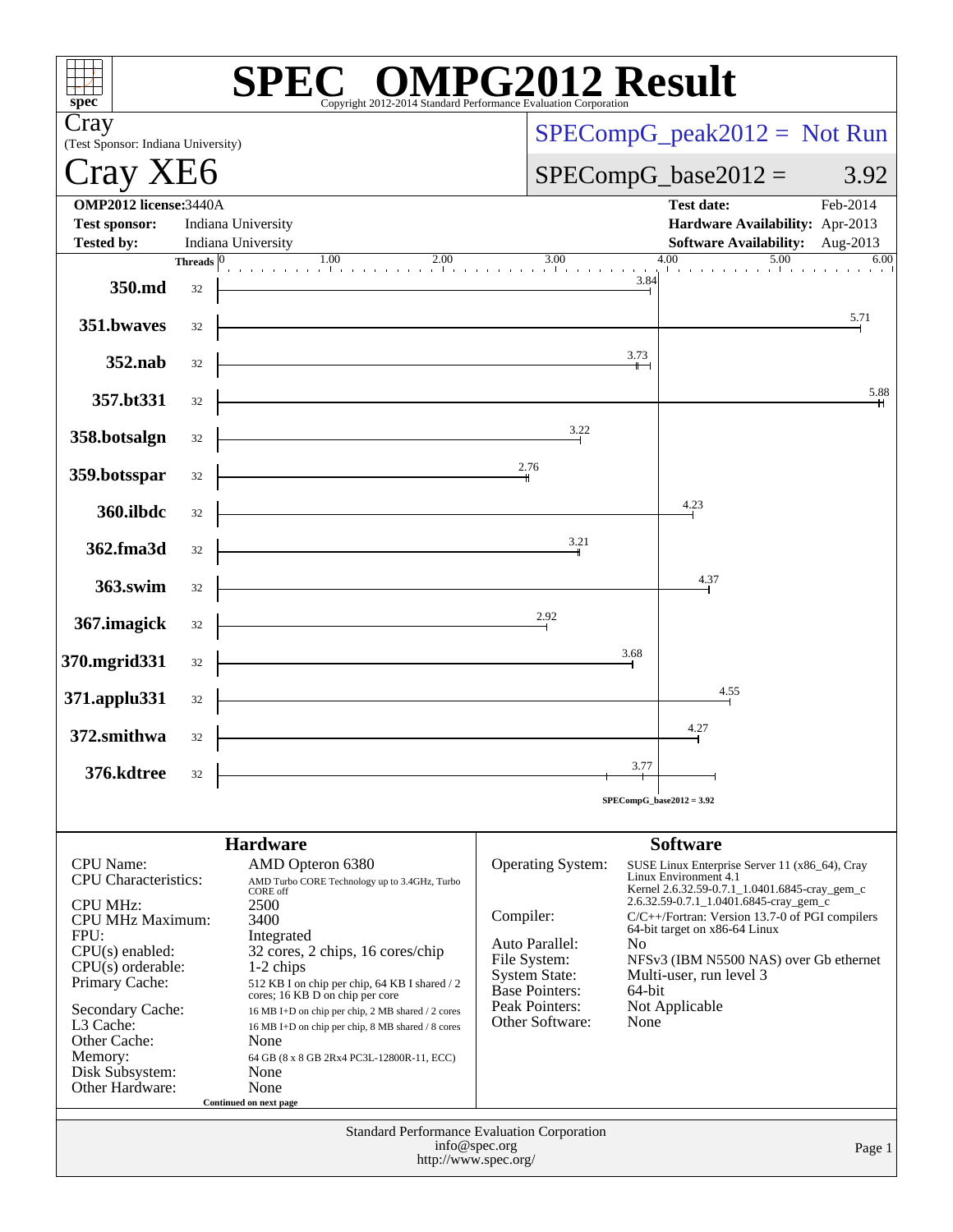| spec <sup>®</sup>                                                                 |                                 |                                                    |                          |                          |               | SPECOMPG2012 Mandard Performance Evaluation Corporation                                                                                                                                                                                                                                                                                                                                                                                                                                                                                  |                       |                        |  |              |                                                                                                                                                   |              |                |              |  |  |
|-----------------------------------------------------------------------------------|---------------------------------|----------------------------------------------------|--------------------------|--------------------------|---------------|------------------------------------------------------------------------------------------------------------------------------------------------------------------------------------------------------------------------------------------------------------------------------------------------------------------------------------------------------------------------------------------------------------------------------------------------------------------------------------------------------------------------------------------|-----------------------|------------------------|--|--------------|---------------------------------------------------------------------------------------------------------------------------------------------------|--------------|----------------|--------------|--|--|
| Cray<br>(Test Sponsor: Indiana University)                                        |                                 |                                                    |                          |                          |               |                                                                                                                                                                                                                                                                                                                                                                                                                                                                                                                                          |                       |                        |  |              | $SPECompG_peak2012 = Not Run$                                                                                                                     |              |                |              |  |  |
| <b>Cray XE6</b>                                                                   |                                 |                                                    |                          |                          |               |                                                                                                                                                                                                                                                                                                                                                                                                                                                                                                                                          | $SPECompG_base2012 =$ |                        |  | 3.92         |                                                                                                                                                   |              |                |              |  |  |
| <b>OMP2012 license:3440A</b>                                                      |                                 |                                                    |                          |                          |               |                                                                                                                                                                                                                                                                                                                                                                                                                                                                                                                                          |                       |                        |  |              | <b>Test date:</b>                                                                                                                                 |              |                | Feb-2014     |  |  |
| <b>Test sponsor:</b><br><b>Tested by:</b>                                         |                                 | Indiana University<br>Indiana University           |                          |                          |               |                                                                                                                                                                                                                                                                                                                                                                                                                                                                                                                                          |                       |                        |  |              | Hardware Availability: Apr-2013<br><b>Software Availability:</b>                                                                                  |              |                | Aug-2013     |  |  |
| <b>Base Threads Run:</b><br>Minimum Peak Threads:<br><b>Maximum Peak Threads:</b> |                                 |                                                    | 32<br>н.<br>$\mathbf{u}$ |                          |               |                                                                                                                                                                                                                                                                                                                                                                                                                                                                                                                                          |                       |                        |  |              |                                                                                                                                                   |              |                |              |  |  |
|                                                                                   |                                 |                                                    |                          |                          |               | <b>Results Table</b>                                                                                                                                                                                                                                                                                                                                                                                                                                                                                                                     |                       |                        |  |              |                                                                                                                                                   |              |                |              |  |  |
|                                                                                   |                                 |                                                    |                          | <b>Base</b>              |               |                                                                                                                                                                                                                                                                                                                                                                                                                                                                                                                                          |                       | <b>Peak</b>            |  |              |                                                                                                                                                   |              |                |              |  |  |
| <b>Benchmark</b><br>350.md                                                        | <b>Threads Seconds</b><br>32    | 1205                                               | Ratio<br>3.84            | <b>Seconds</b><br>1205   | Ratio<br>3.84 | <b>Seconds</b><br>1205                                                                                                                                                                                                                                                                                                                                                                                                                                                                                                                   | Ratio<br>3.84         | <b>Threads Seconds</b> |  | <b>Ratio</b> | <b>Seconds</b>                                                                                                                                    | <b>Ratio</b> | <b>Seconds</b> | <b>Ratio</b> |  |  |
| 351.bwaves                                                                        | 32                              | 793                                                | 5.71                     | 793                      | 5.72          | 793                                                                                                                                                                                                                                                                                                                                                                                                                                                                                                                                      | 5.71                  |                        |  |              |                                                                                                                                                   |              |                |              |  |  |
| 352.nab                                                                           | 32                              | 1012                                               | 3.84                     | 1046                     | 3.72          | 1042                                                                                                                                                                                                                                                                                                                                                                                                                                                                                                                                     | 3.73                  |                        |  |              |                                                                                                                                                   |              |                |              |  |  |
| 357.bt331                                                                         | 32                              | 806                                                | 5.88                     | 807                      | 5.87          | 801                                                                                                                                                                                                                                                                                                                                                                                                                                                                                                                                      | 5.92                  |                        |  |              |                                                                                                                                                   |              |                |              |  |  |
| 358.botsalgn                                                                      | 32                              | 1351                                               | 3.22                     | 1351                     | 3.22          | 1351                                                                                                                                                                                                                                                                                                                                                                                                                                                                                                                                     | 3.22                  |                        |  |              |                                                                                                                                                   |              |                |              |  |  |
| 359.botsspar                                                                      | 32                              | 1913                                               | 2.74                     | 1899                     | 2.77          | 1899                                                                                                                                                                                                                                                                                                                                                                                                                                                                                                                                     | 2.76                  |                        |  |              |                                                                                                                                                   |              |                |              |  |  |
| 360.ilbdc                                                                         | 32                              | 843                                                | 4.23                     | 842                      | 4.23          | 843                                                                                                                                                                                                                                                                                                                                                                                                                                                                                                                                      | 4.23                  |                        |  |              |                                                                                                                                                   |              |                |              |  |  |
| 362.fma3d                                                                         | 32                              | 1187                                               | 3.20                     | 1183                     | <u>3.21</u>   | 1181                                                                                                                                                                                                                                                                                                                                                                                                                                                                                                                                     | 3.22                  |                        |  |              |                                                                                                                                                   |              |                |              |  |  |
| 363.swim                                                                          | 32                              | 1036                                               | 4.37                     | 1038                     | 4.36          | 1038                                                                                                                                                                                                                                                                                                                                                                                                                                                                                                                                     | 4.37                  |                        |  |              |                                                                                                                                                   |              |                |              |  |  |
| 367.imagick                                                                       | 32                              | 2404                                               | 2.92                     | 2403                     | 2.93          | 2403                                                                                                                                                                                                                                                                                                                                                                                                                                                                                                                                     | 2.92                  |                        |  |              |                                                                                                                                                   |              |                |              |  |  |
| 370.mgrid331                                                                      | 32                              | 1199                                               | 3.69                     | 1200                     | 3.68          | 1200                                                                                                                                                                                                                                                                                                                                                                                                                                                                                                                                     | 3.68                  |                        |  |              |                                                                                                                                                   |              |                |              |  |  |
| 371.applu331                                                                      | 32                              | 1332                                               | 4.55                     | 1332                     | 4.55          | 1332                                                                                                                                                                                                                                                                                                                                                                                                                                                                                                                                     | 4.55                  |                        |  |              |                                                                                                                                                   |              |                |              |  |  |
| 372.smithwa                                                                       | 32                              | 1255                                               | 4.27                     | 1254                     | 4.28          | 1256                                                                                                                                                                                                                                                                                                                                                                                                                                                                                                                                     | 4.27                  |                        |  |              |                                                                                                                                                   |              |                |              |  |  |
| 376.kdtree                                                                        | 32                              | 1192                                               | 3.77                     | 1303                     | 3.45          | 1018                                                                                                                                                                                                                                                                                                                                                                                                                                                                                                                                     | 4.42                  |                        |  |              |                                                                                                                                                   |              |                |              |  |  |
|                                                                                   |                                 |                                                    |                          |                          |               |                                                                                                                                                                                                                                                                                                                                                                                                                                                                                                                                          |                       |                        |  |              | Results appear in the order in which they were run. Bold underlined text indicates a median measurement.                                          |              |                |              |  |  |
|                                                                                   | From /proc/cpuinfo<br>caution.) | 32 "processors"<br>cpu cores : 16<br>siblings : 16 |                          | 2 "physical id"s (chips) |               | <b>Platform Notes</b><br>Sysinfo program /N/soft/mason/omp2012-1.0/omp2012_br2/Docs/sysinfo<br>\$Rev: 395 \$ \$Date:: 2012-07-25 #\$ 8f8c0fe9e19c658963a1e67685e50647<br>running on nid00929 Wed Feb 12 22:07:08 2014<br>This section contains SUT (System Under Test) info as seen by<br>some common utilities. To remove or add to this section, see:<br>http://www.spec.org/omp2012/Docs/config.html#sysinfo<br>model name : AMD Opteron(tm) Processor 6380<br>physical 0: cores 0 1 2 3 4 5 6 7<br>physical 1: cores 0 1 2 3 4 5 6 7 |                       |                        |  |              | cores, siblings (Caution: counting these is hw and system dependent. The<br>following excerpts from /proc/cpuinfo might not be reliable. Use with |              |                |              |  |  |
| cache size : 2048 KB                                                              |                                 |                                                    |                          |                          |               |                                                                                                                                                                                                                                                                                                                                                                                                                                                                                                                                          |                       |                        |  |              |                                                                                                                                                   |              |                |              |  |  |
|                                                                                   |                                 |                                                    |                          |                          |               | Continued on next page                                                                                                                                                                                                                                                                                                                                                                                                                                                                                                                   |                       |                        |  |              |                                                                                                                                                   |              |                |              |  |  |
|                                                                                   |                                 |                                                    |                          |                          |               | Standard Performance Evaluation Corporation                                                                                                                                                                                                                                                                                                                                                                                                                                                                                              |                       |                        |  |              |                                                                                                                                                   |              |                |              |  |  |

[info@spec.org](mailto:info@spec.org) <http://www.spec.org/> Page 2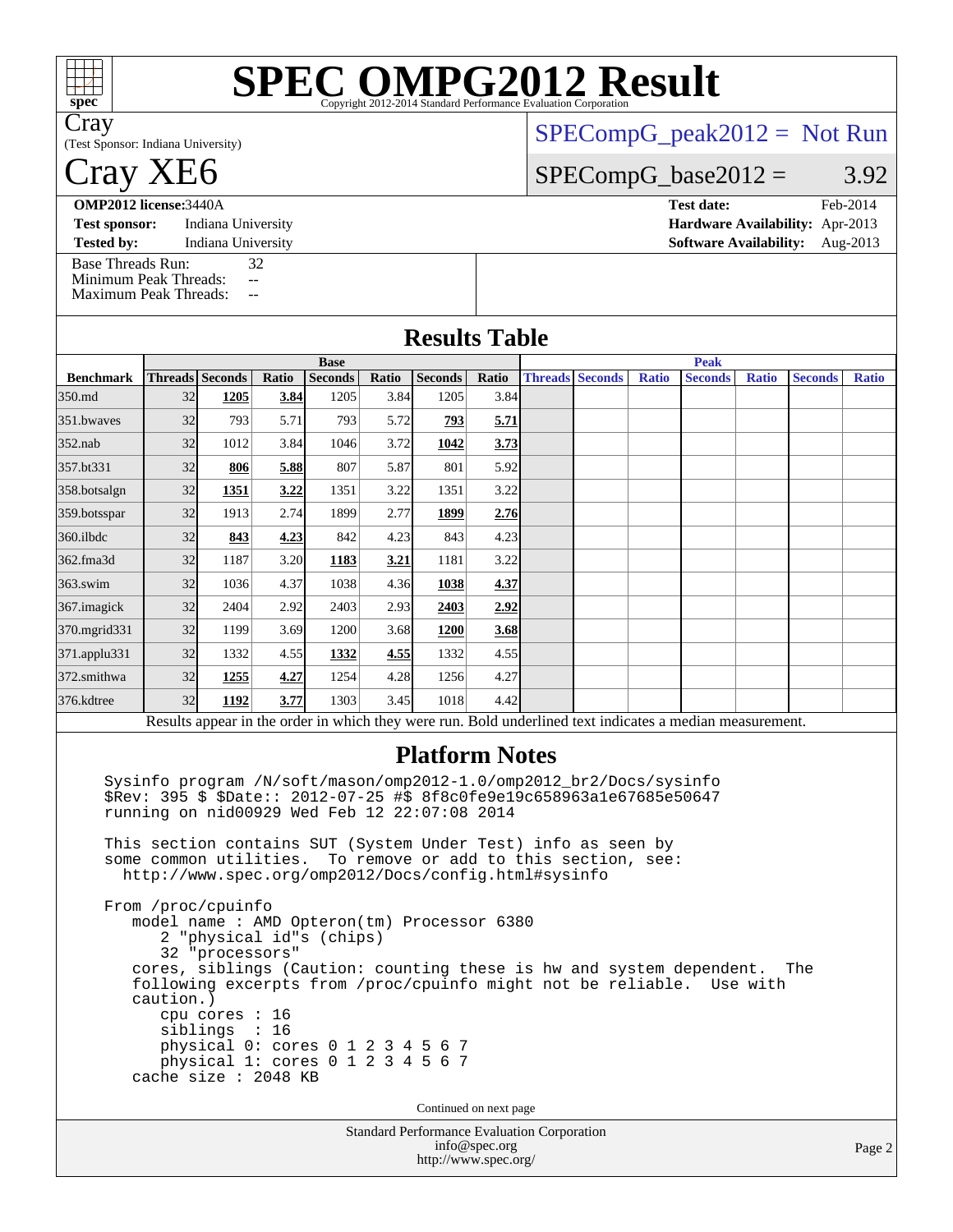

# **[SPEC OMPG2012 Result](http://www.spec.org/auto/omp2012/Docs/result-fields.html#SPECOMPG2012Result)**

(Test Sponsor: Indiana University) Cray

 $SPECompG_peak2012 = Not Run$  $SPECompG_peak2012 = Not Run$ 

 $SPECompG_base2012 = 3.92$  $SPECompG_base2012 = 3.92$ 

## ray XE6

**[Test sponsor:](http://www.spec.org/auto/omp2012/Docs/result-fields.html#Testsponsor)** Indiana University **[Hardware Availability:](http://www.spec.org/auto/omp2012/Docs/result-fields.html#HardwareAvailability)** Apr-2013 **[Tested by:](http://www.spec.org/auto/omp2012/Docs/result-fields.html#Testedby)** Indiana University **[Software Availability:](http://www.spec.org/auto/omp2012/Docs/result-fields.html#SoftwareAvailability)** Aug-2013

**[OMP2012 license:](http://www.spec.org/auto/omp2012/Docs/result-fields.html#OMP2012license)**3440A **[Test date:](http://www.spec.org/auto/omp2012/Docs/result-fields.html#Testdate)** Feb-2014

### **[Platform Notes \(Continued\)](http://www.spec.org/auto/omp2012/Docs/result-fields.html#PlatformNotes)**

From /proc/meminfo<br>MemTotal: 66178284 kB HugePages\_Total: 0<br>Hugepagesize: 2048 kB Hugepagesize: /usr/bin/lsb\_release -d SUSE Linux Enterprise Server 11 (x86\_64) From /etc/\*release\* /etc/\*version\* SuSE-release: SUSE Linux Enterprise Server 11 (x86\_64) VERSION = 11 PATCHLEVEL = 1 mazama-release: Mazama Wed Aug 28 02:06:30 CDT 2013 on hssbld0 by bwdev lsb-cray-mazama-7.1.0 uname -a: Linux nid00929 2.6.32.59-0.7.1\_1.0401.6845-cray\_gem\_c #1 SMP Thu Nov 15 00:24:59 UTC 2012 x86\_64 x86\_64 x86\_64 GNU/Linux SPEC is set to: /N/soft/mason/omp2012-1.0/omp2012\_br2 Filesystem Type Size Used Avail Use% Mounted on<br>
/N/soft dvs 1.7T 1.6T 41G 98% /N/soft /N/soft dvs 1.7T 1.6T 41G 98% /N/soft Cannot run dmidecode; consider saying 'chmod +s /usr/sbin/dmidecode' (End of data from sysinfo program)

### **[General Notes](http://www.spec.org/auto/omp2012/Docs/result-fields.html#GeneralNotes)**

 Environment: ENV\_OMP\_NESTED=FALSE OMP\_NESTED=FALSE OMP\_DYNAMIC=FALSE OMP\_NUM\_THREADS=32 threads = 32

## **[Base Compiler Invocation](http://www.spec.org/auto/omp2012/Docs/result-fields.html#BaseCompilerInvocation)**

[C benchmarks](http://www.spec.org/auto/omp2012/Docs/result-fields.html#Cbenchmarks): [pgcc](http://www.spec.org/omp2012/results/res2014q2/omp2012-20140415-00053.flags.html#user_CCbase_pgcc_l)

[C++ benchmarks:](http://www.spec.org/auto/omp2012/Docs/result-fields.html#CXXbenchmarks) [pgCC](http://www.spec.org/omp2012/results/res2014q2/omp2012-20140415-00053.flags.html#user_CXXbase_pgcpp_l_ab9852b71f93c2d78825bb6ac07dfa02)

[Fortran benchmarks](http://www.spec.org/auto/omp2012/Docs/result-fields.html#Fortranbenchmarks): [pgfortran](http://www.spec.org/omp2012/results/res2014q2/omp2012-20140415-00053.flags.html#user_FCbase_pgfortran_l)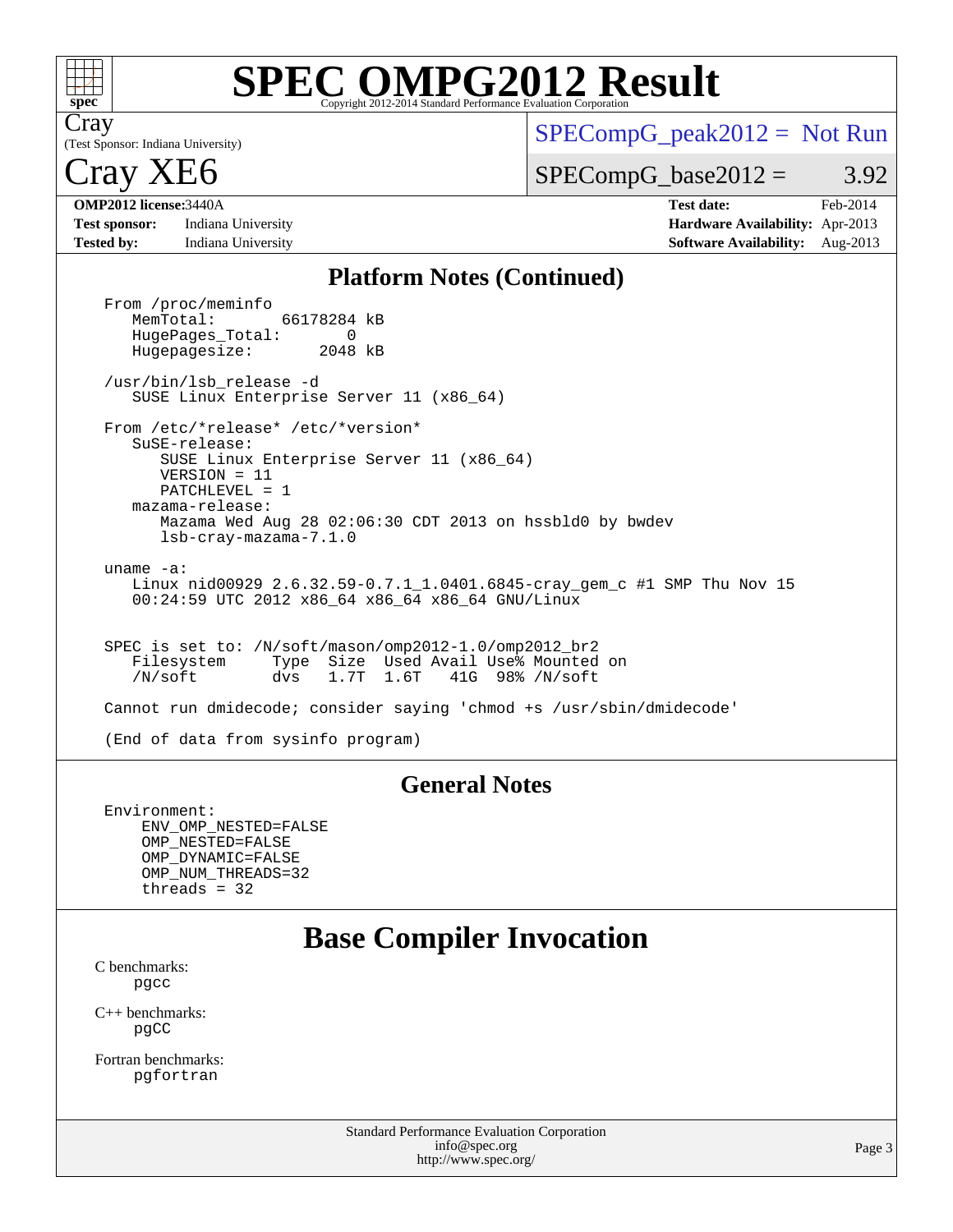

# **[SPEC OMPG2012 Result](http://www.spec.org/auto/omp2012/Docs/result-fields.html#SPECOMPG2012Result)**

(Test Sponsor: Indiana University) Cray

 $SPECompG_peak2012 = Not Run$  $SPECompG_peak2012 = Not Run$ 

 $\text{ray } 2$ 

 $SPECompG_base2012 = 3.92$  $SPECompG_base2012 = 3.92$ 

**[Test sponsor:](http://www.spec.org/auto/omp2012/Docs/result-fields.html#Testsponsor)** Indiana University **[Hardware Availability:](http://www.spec.org/auto/omp2012/Docs/result-fields.html#HardwareAvailability)** Apr-2013 **[Tested by:](http://www.spec.org/auto/omp2012/Docs/result-fields.html#Testedby)** Indiana University **[Software Availability:](http://www.spec.org/auto/omp2012/Docs/result-fields.html#SoftwareAvailability)** Aug-2013

**[OMP2012 license:](http://www.spec.org/auto/omp2012/Docs/result-fields.html#OMP2012license)**3440A **[Test date:](http://www.spec.org/auto/omp2012/Docs/result-fields.html#Testdate)** Feb-2014

### **[Base Portability Flags](http://www.spec.org/auto/omp2012/Docs/result-fields.html#BasePortabilityFlags)**

 350.md: [-Mfree](http://www.spec.org/omp2012/results/res2014q2/omp2012-20140415-00053.flags.html#user_baseFPORTABILITY350_md_Mfree) 357.bt331: [-mcmodel=medium](http://www.spec.org/omp2012/results/res2014q2/omp2012-20140415-00053.flags.html#user_basePORTABILITY357_bt331_mcmodel_medium) 363.swim: [-mcmodel=medium](http://www.spec.org/omp2012/results/res2014q2/omp2012-20140415-00053.flags.html#user_basePORTABILITY363_swim_mcmodel_medium)

**[Base Optimization Flags](http://www.spec.org/auto/omp2012/Docs/result-fields.html#BaseOptimizationFlags)**

[C benchmarks](http://www.spec.org/auto/omp2012/Docs/result-fields.html#Cbenchmarks):

[-fast](http://www.spec.org/omp2012/results/res2014q2/omp2012-20140415-00053.flags.html#user_CCbase_fast) [-mp](http://www.spec.org/omp2012/results/res2014q2/omp2012-20140415-00053.flags.html#user_CCbase_mp) [-Mipa=fast](http://www.spec.org/omp2012/results/res2014q2/omp2012-20140415-00053.flags.html#user_CCbase_Mipa_fast) [-Mipa=inline](http://www.spec.org/omp2012/results/res2014q2/omp2012-20140415-00053.flags.html#user_CCbase_Mipa_inline) [-Msmartalloc=huge](http://www.spec.org/omp2012/results/res2014q2/omp2012-20140415-00053.flags.html#user_CCbase_Msmartalloc_huge) [-Mfprelaxed](http://www.spec.org/omp2012/results/res2014q2/omp2012-20140415-00053.flags.html#user_CCbase_Mfprelaxed)

[C++ benchmarks:](http://www.spec.org/auto/omp2012/Docs/result-fields.html#CXXbenchmarks)

[-fast](http://www.spec.org/omp2012/results/res2014q2/omp2012-20140415-00053.flags.html#user_CXXbase_fast) [-mp](http://www.spec.org/omp2012/results/res2014q2/omp2012-20140415-00053.flags.html#user_CXXbase_mp) [-Mipa=fast](http://www.spec.org/omp2012/results/res2014q2/omp2012-20140415-00053.flags.html#user_CXXbase_Mipa_fast) [-Mipa=inline](http://www.spec.org/omp2012/results/res2014q2/omp2012-20140415-00053.flags.html#user_CXXbase_Mipa_inline) [-Msmartalloc=huge](http://www.spec.org/omp2012/results/res2014q2/omp2012-20140415-00053.flags.html#user_CXXbase_Msmartalloc_huge) [-Mfprelaxed](http://www.spec.org/omp2012/results/res2014q2/omp2012-20140415-00053.flags.html#user_CXXbase_Mfprelaxed)

[Fortran benchmarks](http://www.spec.org/auto/omp2012/Docs/result-fields.html#Fortranbenchmarks):

 350.md: [-fast](http://www.spec.org/omp2012/results/res2014q2/omp2012-20140415-00053.flags.html#user_baseFOPTIMIZE350_md_fast) [-mp](http://www.spec.org/omp2012/results/res2014q2/omp2012-20140415-00053.flags.html#user_baseFOPTIMIZE350_md_mp) [-Mipa=fast](http://www.spec.org/omp2012/results/res2014q2/omp2012-20140415-00053.flags.html#user_baseFOPTIMIZE350_md_Mipa_fast) [-Mipa=inline](http://www.spec.org/omp2012/results/res2014q2/omp2012-20140415-00053.flags.html#user_baseFOPTIMIZE350_md_Mipa_inline) [-Msmartalloc=huge](http://www.spec.org/omp2012/results/res2014q2/omp2012-20140415-00053.flags.html#user_baseFOPTIMIZE350_md_Msmartalloc_huge) [-Mfprelaxed](http://www.spec.org/omp2012/results/res2014q2/omp2012-20140415-00053.flags.html#user_baseFOPTIMIZE350_md_Mfprelaxed)

351.bwaves: Same as 350.md

 357.bt331: [-fast](http://www.spec.org/omp2012/results/res2014q2/omp2012-20140415-00053.flags.html#user_baseFOPTIMIZE357_bt331_fast) [-mp](http://www.spec.org/omp2012/results/res2014q2/omp2012-20140415-00053.flags.html#user_baseFOPTIMIZE357_bt331_mp) [-Mipa=fast](http://www.spec.org/omp2012/results/res2014q2/omp2012-20140415-00053.flags.html#user_baseFOPTIMIZE357_bt331_Mipa_fast) [-Mipa=inline](http://www.spec.org/omp2012/results/res2014q2/omp2012-20140415-00053.flags.html#user_baseFOPTIMIZE357_bt331_Mipa_inline) [-Msmartalloc=huge](http://www.spec.org/omp2012/results/res2014q2/omp2012-20140415-00053.flags.html#user_baseFOPTIMIZE357_bt331_Msmartalloc_huge) [-Mfprelaxed](http://www.spec.org/omp2012/results/res2014q2/omp2012-20140415-00053.flags.html#user_baseFOPTIMIZE357_bt331_Mfprelaxed) [-Bdynamic](http://www.spec.org/omp2012/results/res2014q2/omp2012-20140415-00053.flags.html#user_basePORTABILITY357_bt331_Bdynamic_lin_efca323a4d3f8193172eafd10b0cdb8c)(\*)

360.ilbdc: Same as 350.md

362.fma3d: Same as 350.md

363.swim: Same as 357.bt331

370.mgrid331: Same as 350.md

371.applu331: Same as 350.md

(\*) Indicates an optimization flag that was found in a portability variable.

The flags file that was used to format this result can be browsed at [http://www.spec.org/omp2012/flags/pgi2013\\_linux\\_flags.html](http://www.spec.org/omp2012/flags/pgi2013_linux_flags.html)

You can also download the XML flags source by saving the following link: [http://www.spec.org/omp2012/flags/pgi2013\\_linux\\_flags.xml](http://www.spec.org/omp2012/flags/pgi2013_linux_flags.xml)

> Standard Performance Evaluation Corporation [info@spec.org](mailto:info@spec.org) <http://www.spec.org/>